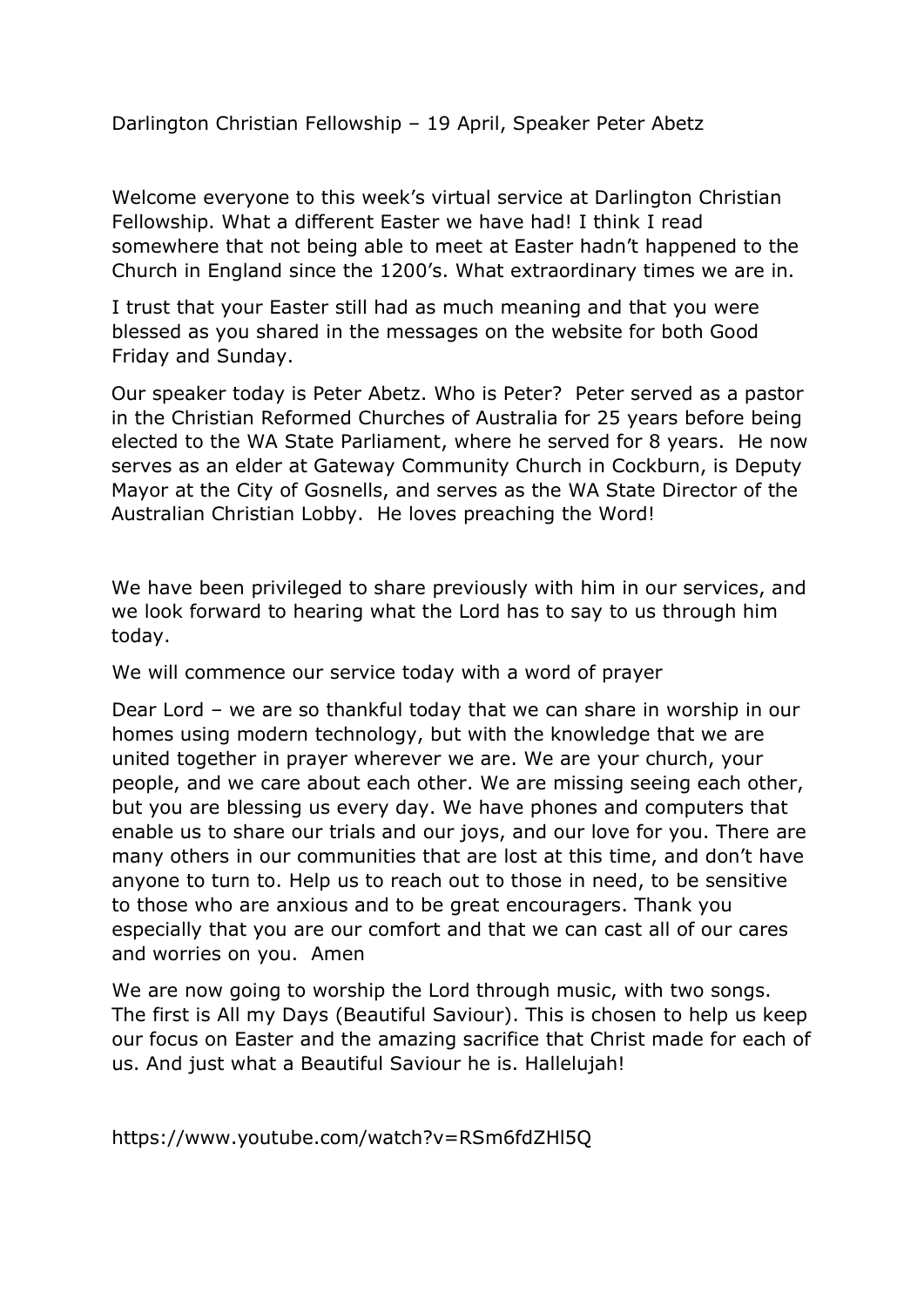All my days I will sing this song of gladness Give my praise to the Fountain of delights For in my helplessness You heard my cry And waves of mercy poured down on my life.

I will trust in the cross of my Redeemer I will sing of the blood that never fails Of sins forgiven of conscience cleansed Of death defeated and life without end

Beautiful Saviour, wonderful Counsellor Clothed in majesty, Lord of history You're the Way, the Truth, the Life Star of the Morning, glorious in holiness You're the Risen One, heaven's Champion And You reign, You reign over all

I long to be where the praise is never ending Yearn to dwell where the glory never fades Where countless worshippers will share one song And cries of worthy will honour the lamb

Beautiful Saviour, wonderful Counsellor Clothed in majesty, Lord of history You're the Way, the Truth, the Life Star of the Morning, glorious in holiness You're the Risen One, heaven's Champion And You reign, You reign over all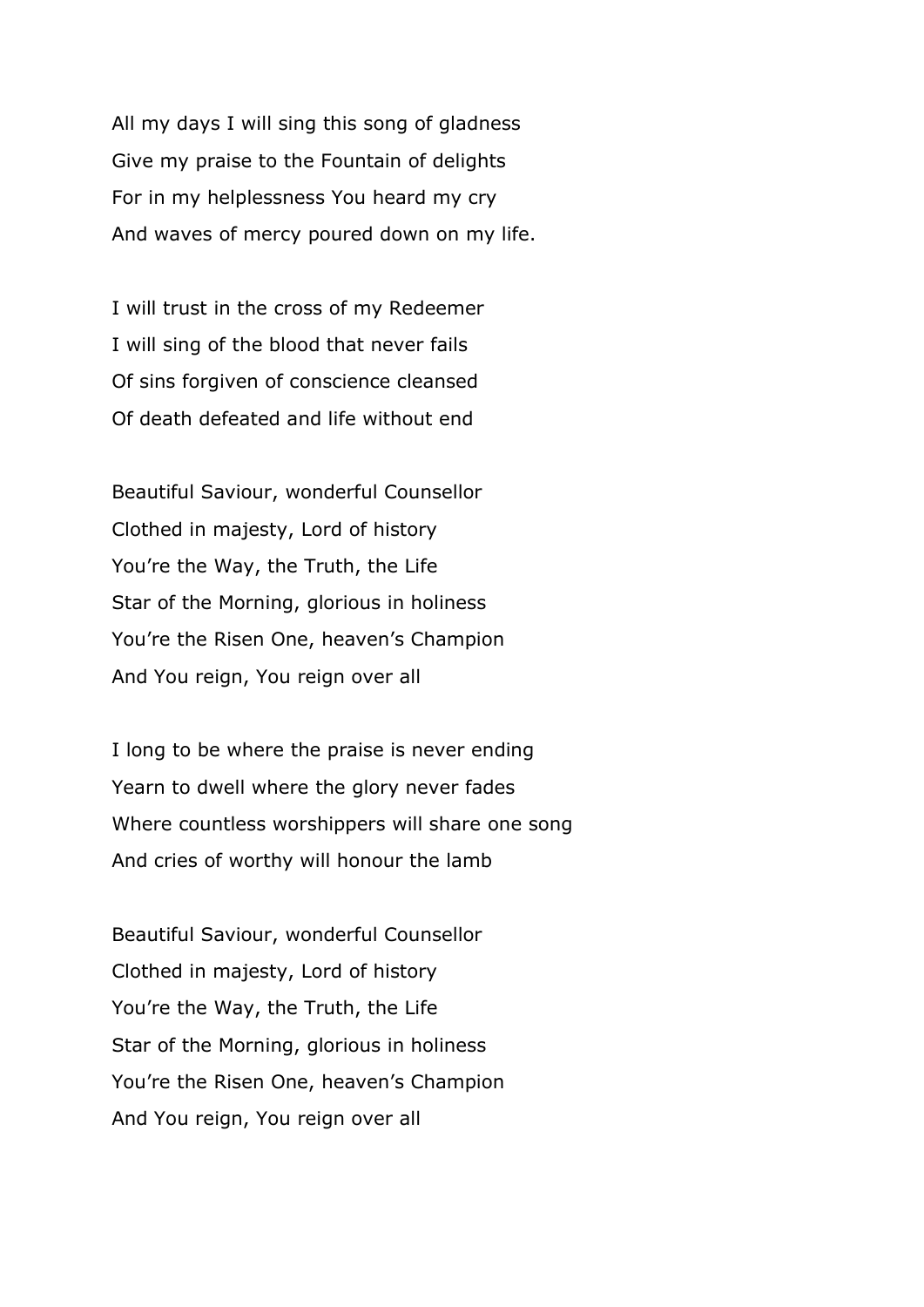Our second song, You're the Word of God the Father, also turns our focus on Jesus, the Word. I especially like the second verse "Yet you left the gaze of angels, came to seek and save the lost and exchanged the joy of heaven for the anguish of the cross….."

https://www.youtube.com/watch?v=vKjjzBZlYAg

You're the Word of God the Father From before the world began Every star and every planet Has been fashioned by Your hand All creation holds together By the power of Your voice Let the skies declare Your glory Let the land and sea rejoice

You're the Author of creation You're the Lord of every man And Your cry of love rings out Across the land.

Yet You left the gaze of angels Came to seek and save the lost And exchanged the joy of heaven For the anguish of a cross With a prayer You fed the hungry With a word You stilled the sea Yet how silently You suffered That the guilty may go free.

You're the Author of creation You're the Lord of every man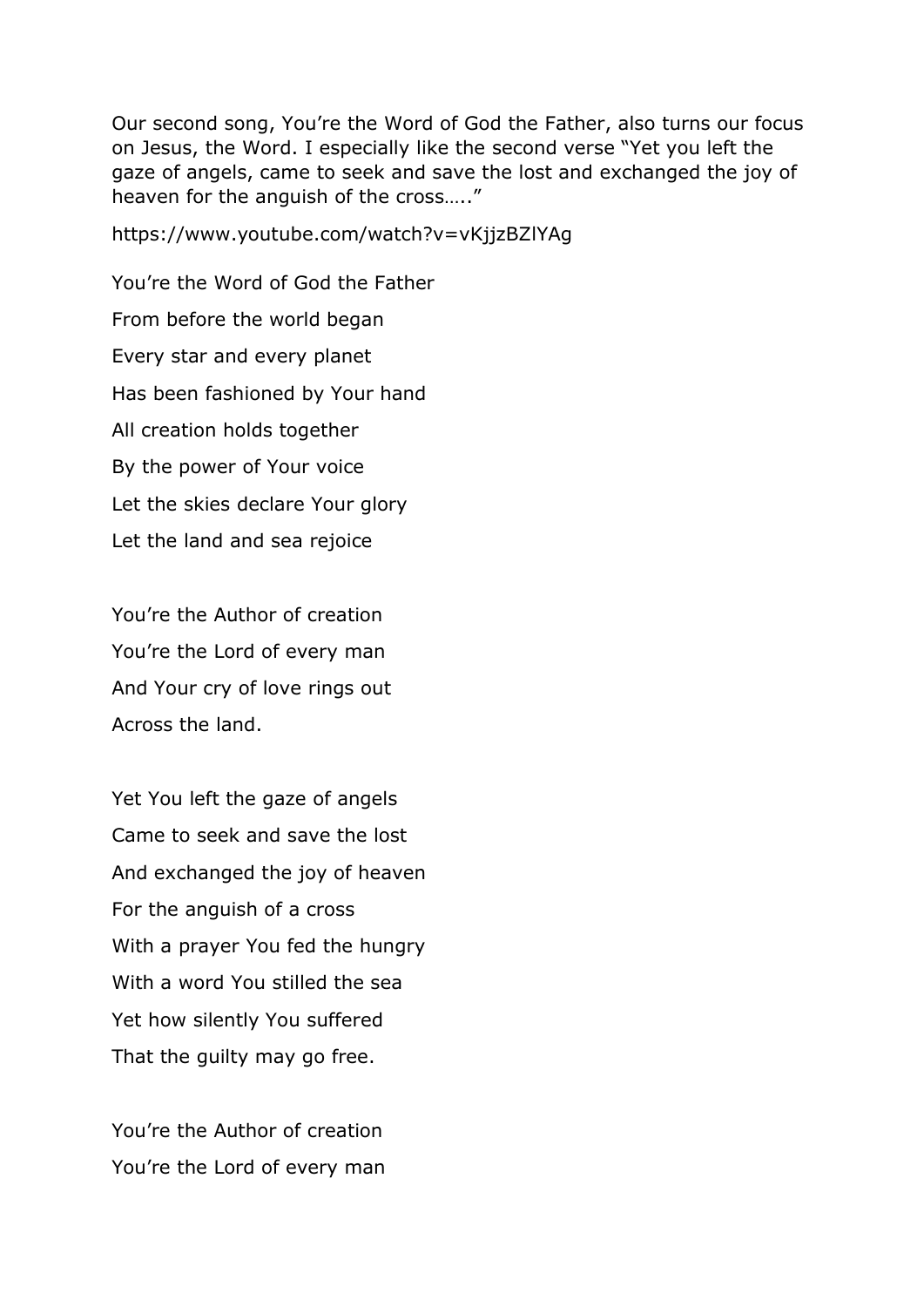And Your cry of love rings out Across the land.

With a shout You rose victorious Wresting victory from the grave And ascended into heaven Leading captives in Your wake Now You stand before the Father Interceding for your own From each tribe and tongue and nation You are leading sinners home

You're the Author of creation You're the Lord of every man And Your cry of love rings out Across the land.

I am sure some of you have read many articles about the Covid 19 pandemic progress and the changes it is making. There are many Christian response messages available on the web, and there are many that provide encouragement to us in difficult times. I thought of including something from one at first, but scripture is without doubt the best place to go in these times. The Psalms are my first choice, and we will sing one of them shortly, but Isaiah 41:10 also gives great comfort:

Fear not, for I am with you;

Be not dismayed, for I am your God;

I will strengthen you, I will help you;

I will uphold you with my righteous right hand

Psalm 23 is probably the most precious psalm to many of us, and the one we best remember from Sunday School. The reason for that is that it is a great psalm of comfort and assurance. There are a few versions of it in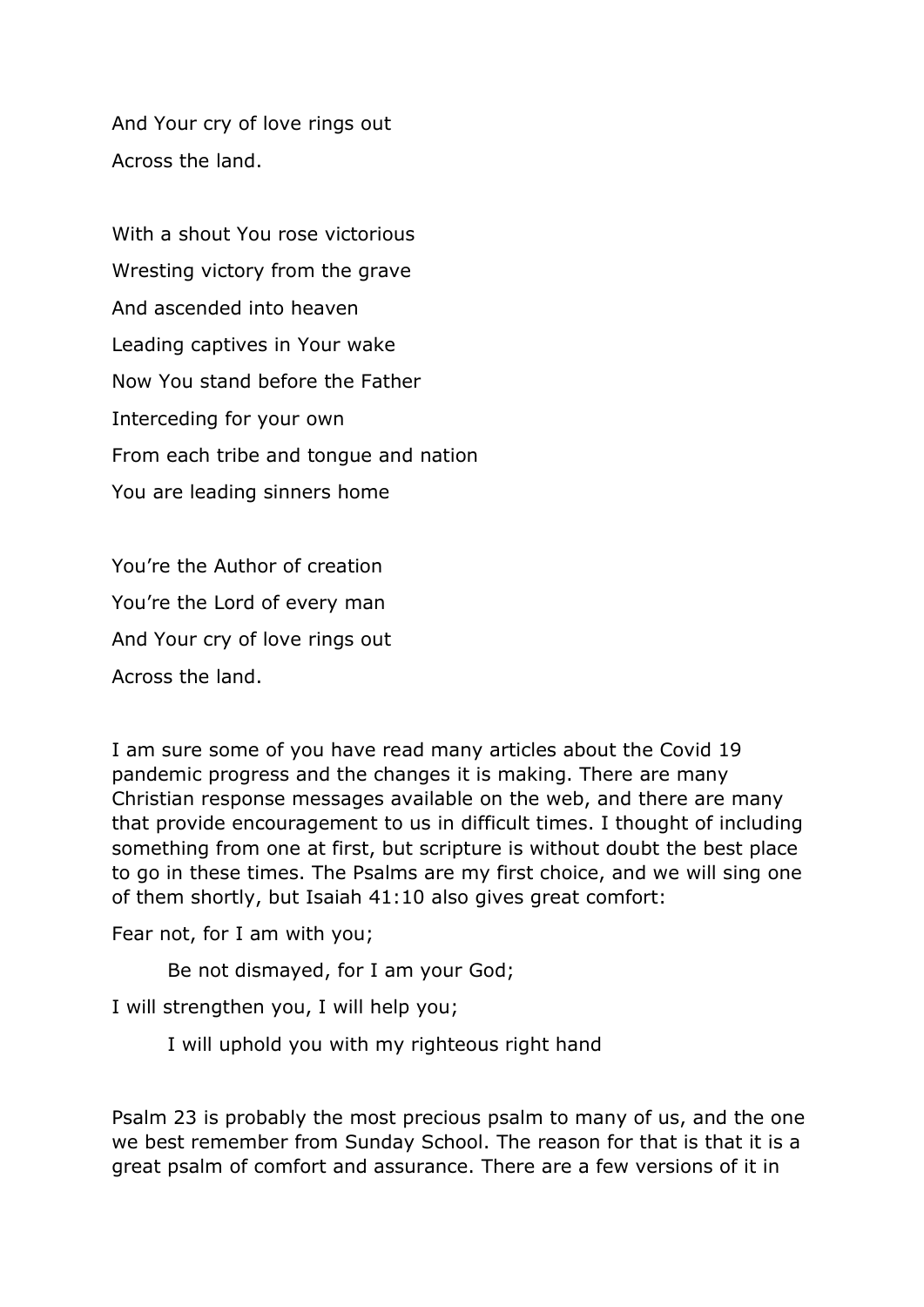song, and this version may be new to you, but it is easy to sing and has that same powerful message we all know.

https://www.youtube.com/watch?v=pN4tPkX0MG0

The Lord's my shepherd I'll not want He makes me lie in pastures green He leads me by the still, still waters His goodness restores my soul.

And I will trust in You alone And I will trust in You alone Endless mercy follows me Goodness will lead me home

He guides my ways in righteousness And he anoints my head with oil And my cup it overflows with joy I feast on His pure delight And I will trust in You alone And I will trust in You alone Endless mercy follows me Goodness will lead me home

And though I walk the darkest path I will not fear the evil one For You are with me and Your rod and staff Are the comfort I need to know

And I will trust in You alone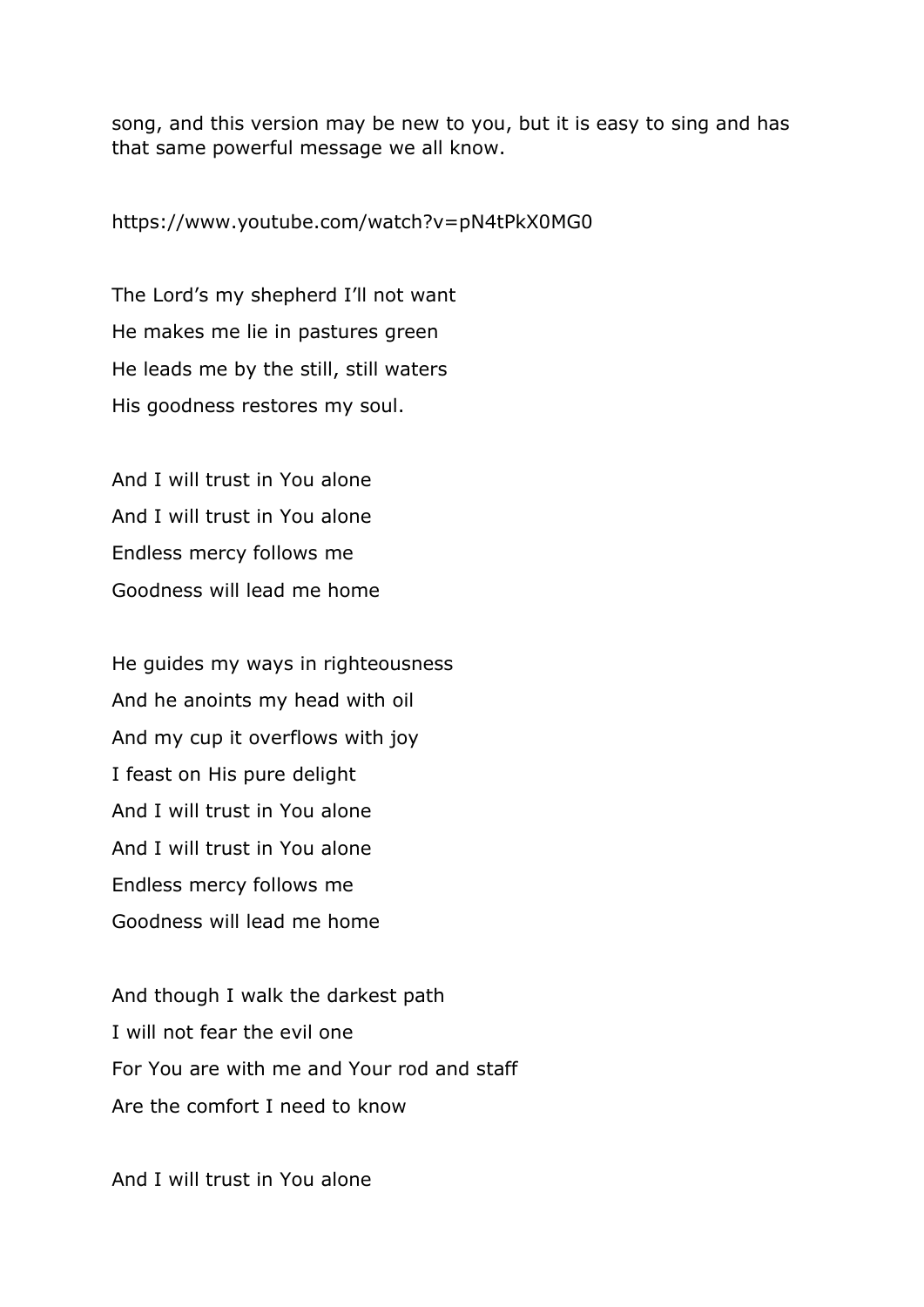And I will trust in You alone Endless mercy follows me Goodness will lead me home

Announcements:

News from your Council is that giving to the church is remaining on budget, with most people now using direct debit for giving. One area however is falling away, and that is the children's offering which supports children at the Kantalomba School. Direct debit can be used for single donations in addition to your regular giving.

The Council has also been aware that the church grounds have been needing a working bee, but we are prevented from arranging one. We have therefore arranged for 3 workers from Shalom House to undertake up to 4 hours work at the church, thus enabling the grounds and the church (gutters) to be maintained in good order and also we are able to help support Shalom House.

In his report to Council Rob reminded us, and all of the church community to pray for the future of our church. Satan can use times such as this to break up churches. We also need to keep the fellowship going, and keep in contact with each other – not just sticking to the groups that Rob arranged.

There are celebrations afoot in our church! – 2 people that I know of have reached significant milestones. Rob has reached the grand old age of 70 (today?) and now has to be officially accompanied by his carer – the much younger of the duo, Sue – should he want to venture far. Congratulations Rob and may God's richest blessings continue to be poured out upon you.

The other celebration is Ray Christmas's 85<sup>th</sup> birthday. We thank God for you Ray and the wonderful work of God in your life and your service in our church. We hope you both have a wonderful day – better than you may have thought.

We will now continue to worship God in prayer.

Dear Heavenly Father, thank you for your great mercy and grace to us, especially as we remember your great sacrifice for us all, on the cross of Calvary.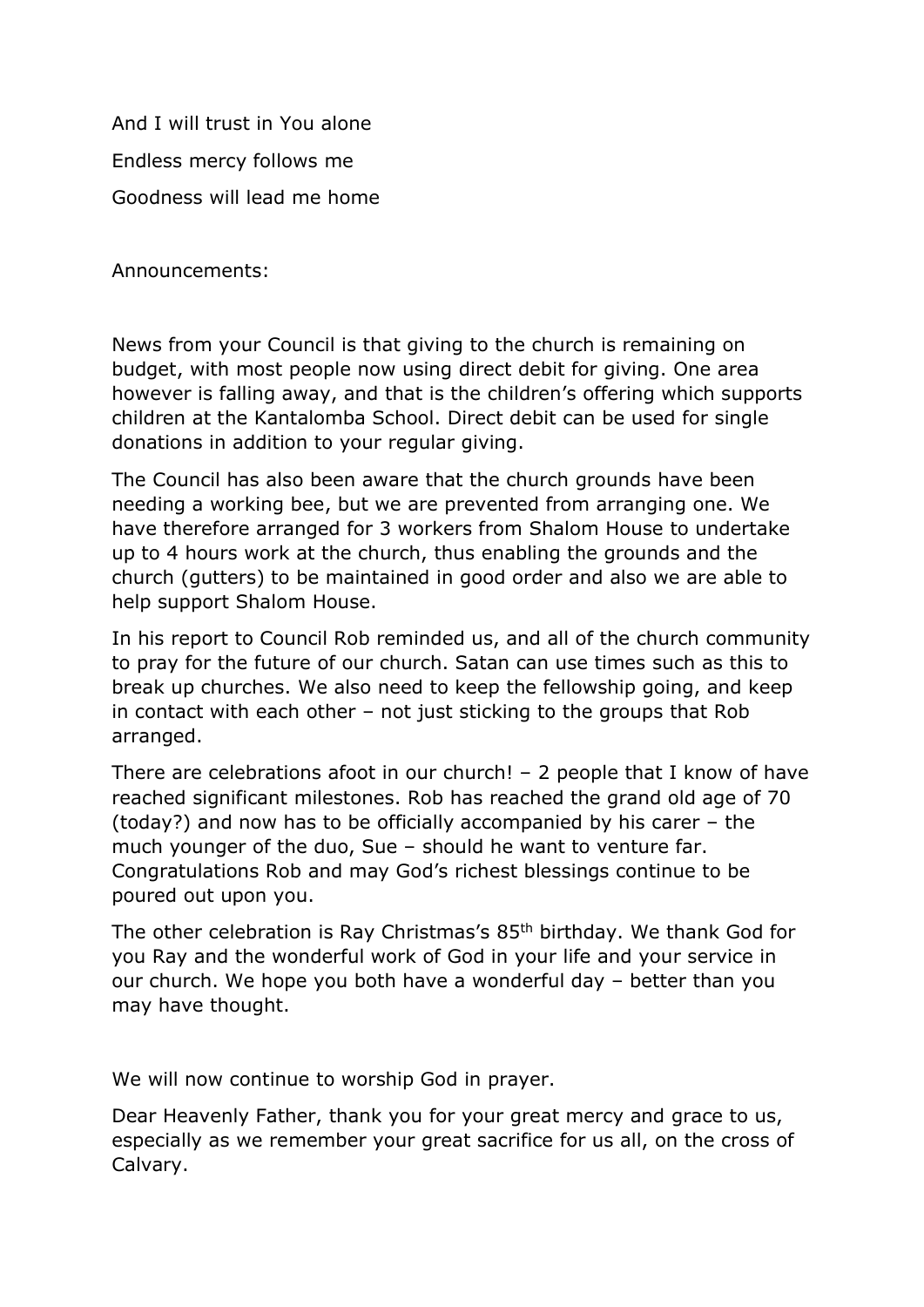I pray that this time of isolation would be a time of reflection on You and your plans for each one of us. Thank you that they are "plans for good and not for evil, to give us a future and a hope" – the hope of glory. I pray that none of us will grow weary or lose hope, but that we would rise up on wings of eagles and be refreshed in Your Spirit today.

We bring before you our petitions – especially praying for the world leaders and their governments that they would know that you are sovereign Lord over all the earth and that they need to humbly seek your counsel in all of their decision making which affects their decision making. We especially pray and thank you for our Christian Governor General and our Prime Minister. Please continue to cover them, guide them and strengthen them in all the big decisions of the time which are so vital for our nation. I pray that the witness of Scott Morrison in his dependence on You would have a mighty impact on his peers and they would want Jesus as their guide also.

I thank you for this beautiful country that we are so privileged to inhabit, We pray for restoration of the forests and wildlife that have been so badly decimated by the bushfires and the people who are struggling to rebuild their homes and lives.

As we sit in peace and tranquility, our thoughts and prayers turn to our fellow Christians in place around the world there is hatred and wars. We bring before you God, the ,many who have been forced out of their homes and cities in Syria, Iraq, Afghanistan and west Africa. We pray also for the peace of Israel as we are instructed to do in your Word.

I pray for the abused and oppressed, especially the women of the world who are sold into slavery in ever increasing numbers and thank you for the brave people who risk their lives in working to save them. We pray that the traffickers would be stopped and slaves set free by the name of Jesus.

We pray for the scientists and doctors as they work towards finding a cure for the Covid 19 virus and that your mighty hand would protect all the allied heath professionals working long, hard hours to bring healing to the desperately sick people.

God, we know that nothing is too hard for you and we can look back in gratitude for your loving kindness toward us all. Today I bring before you our elderly friends – Shirley, Ida, Joy, Mavis, Heather and Ray and thank you for their steadfast love and trust in you, and their faithful witness over many years. Bless them all this week I pray.

We pray for our missionaries, some in remote and lonely places away from home and loved ones – perhaps today particularly missing loved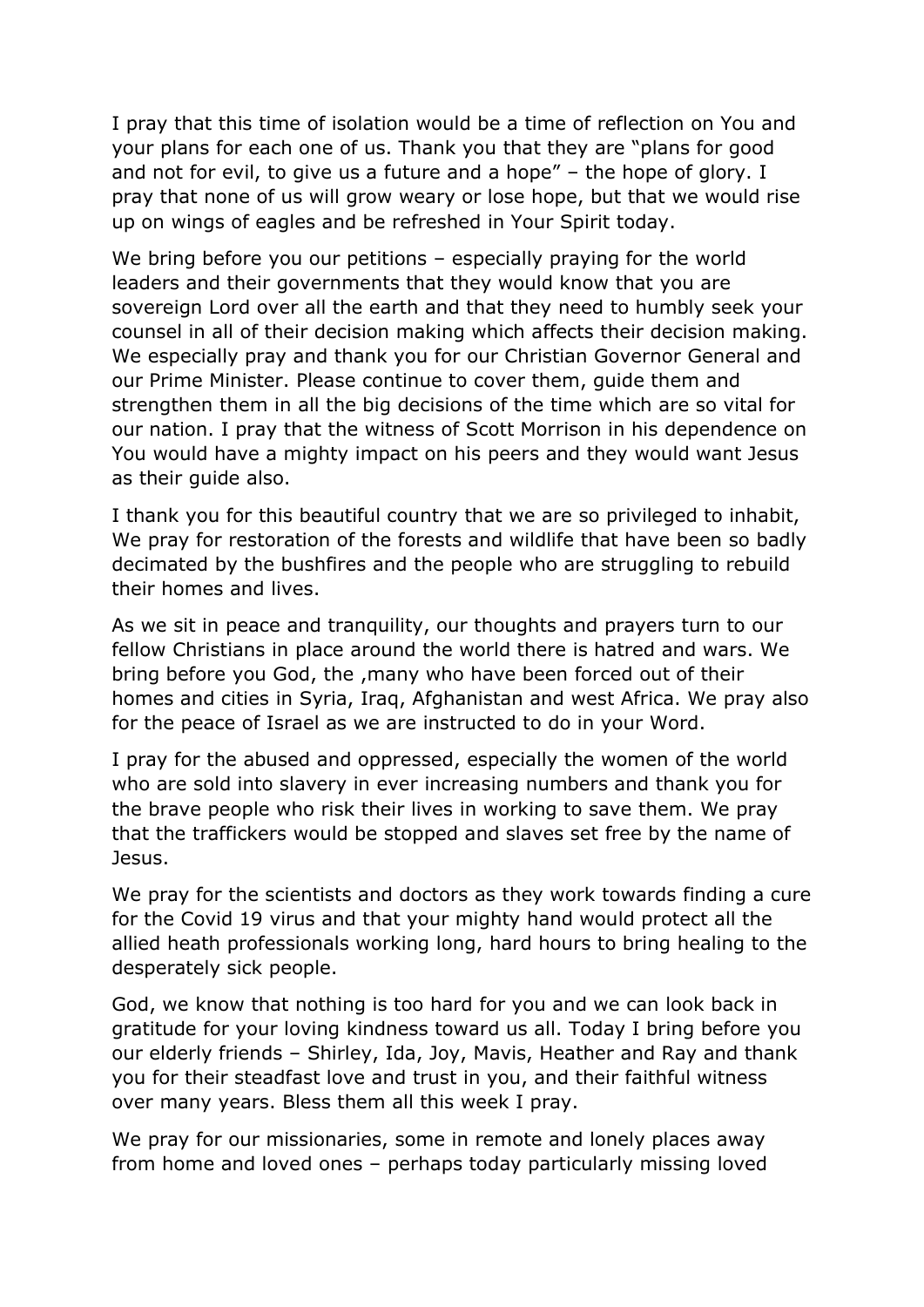ones. We remember Narelle Barnsley, Vicky & Juan, the Becks and our own Denise. May they know Your presence in a special way today.

We pray for the leaders of your church. I thank you the sacrifices they have made in order to be shepherds of your flock. I ask for strength, patience and obedience for Rob & Sue, and the Council members as they minister to us weekly. Give them courage to teach us your truths and lead us onward in our Christian journey. Help us to be a blessing to them and each other by praying, encouraging and loving to the best of our ability.

For all these things, I ask your blessing over and pray all this in the name of Jesus, our Lord and Saviour. Amen

We now have two more songs to sing before Pater brings us the message, Standing on the Promises and It is Well With my Soul

I have chosen this lovely old hymn, Standing, because in uncertain times God's promises are a rock that we can stand on.

https://www.youtube.com/watch?v=QVeHDun\_oEQ

Standing on the promises of Christ my King Through eternal ages let His praises ring Glory in the highest I will shout and sing Standing on the promises of God

> Standing, standing, Standing on the promises of God my Saviour Standing, standing, I'm standing on the promises of God

Standing on the promises that cannot fail When the howling storms of doubt and fear assail By the living Word of God I shall prevail Standing on the promises of God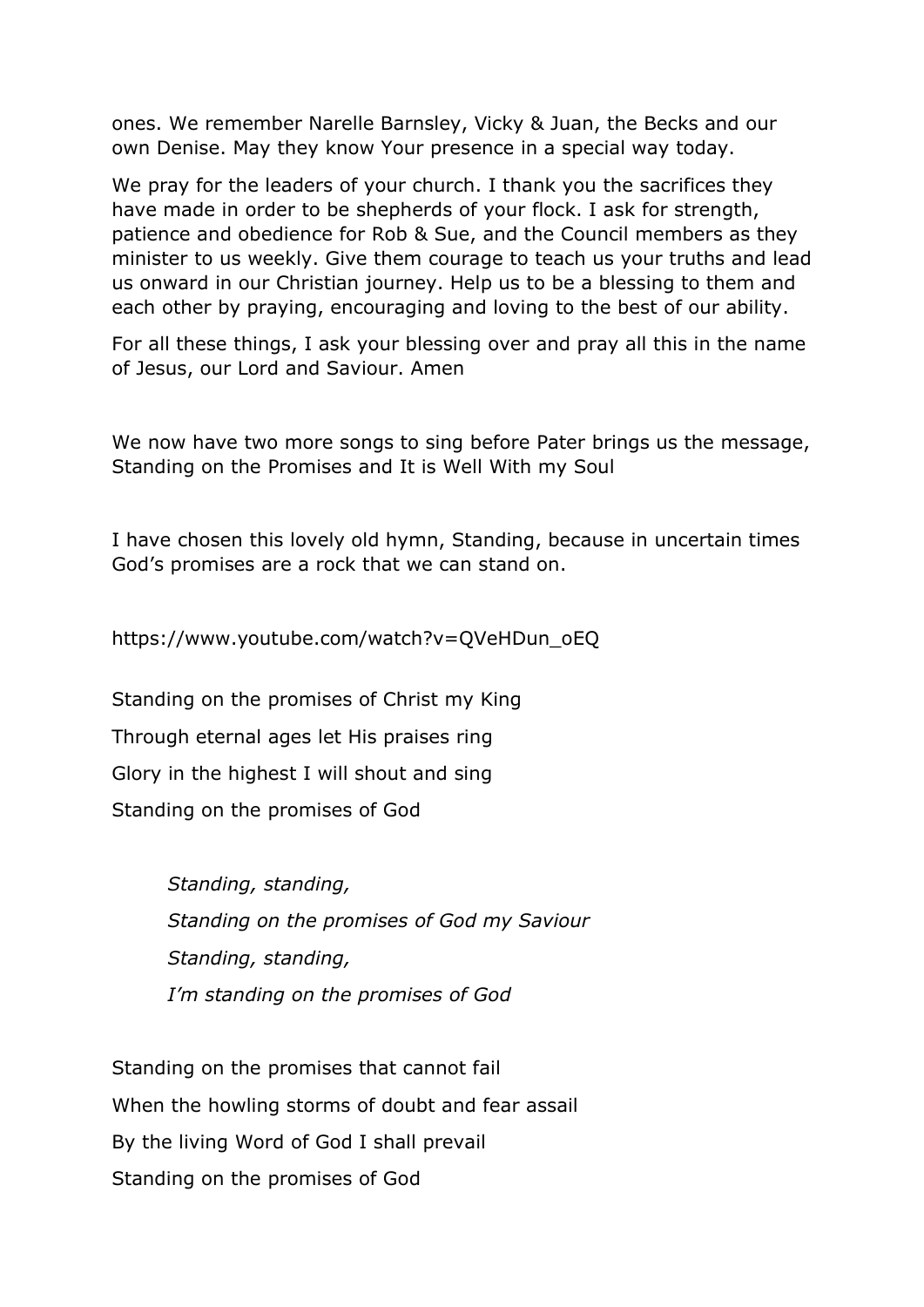Standing on the promises of Christ the Lord Bound to Him eternally by love's strong cord Overcoming daily with the Spirit's sword Standing on the promises of God

Standing on the promises I cannot fail List'ning every moment to the Spirit's call Resting in my Saviour as my All in all Standing on the promises of God

It is Well with my Soul is also another old favourite, full of wonderful assurance. This is a modern version which we have sung before.

https://www.youtube.com/watch?v=fJnbylpdS1U

Now when peace like a river attendeth my soul, And when sorrows like sea billows roll, Then whatever my lot You have taught me to say, It is well, it is well with my soul.

It is well with my soul when the storms of winter blow, And the cares of this world take their toll. In the heat of the day there is grace enough to say, It is well, it is well with my soul.

And when satan should tempt me and trials should come, Let this blessed assurance control: For He sees every weakness and knows every fear, And has shed His own blood for my soul.

As Peter comes to share his message with us we will firstly commit this time to prayer.

Lord, we thank that Peter is able to share this message with us today. We pray your blessing on all that he has to say, that you will enable these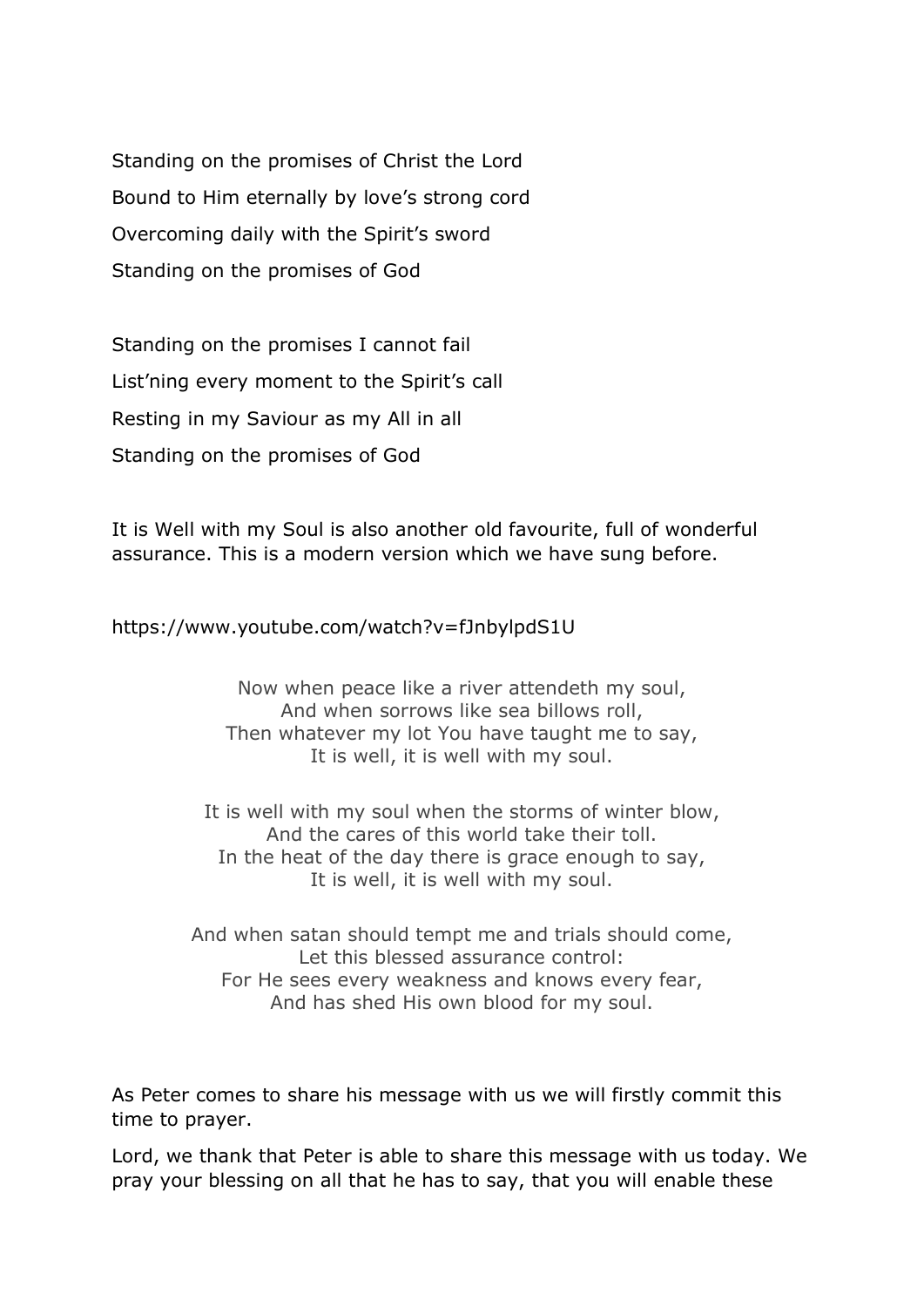words to reach into our innermost thoughts as we listen. Guide and lead us into a deeper understanding of you through this message. Amen

Message – Peter Abetz

Our final song today is Peter's request for "In Christ Alone" https://www.youtube.com/watch?v=ouGuG97l2RY

> In Christ alone my hope is found, He is my light, my strength, my song; This Cornerstone, this solid Ground, Firm through the fiercest drought and storm. What heights of love, what depths of peace, When fears are stilled, when strivings cease! My Comforter, my All in All, Here in the love of Christ I stand.

In Christ alone! – who took on flesh, Fullness of God in helpless babe. This gift of love and righteousness, Scorned by the ones He came to save: Till on that cross as Jesus died, The wrath of God was satisfied – For every sin on Him was laid; Here in the death of Christ I live.

There in the ground His body lay, Light of the world by darkness slain: Then bursting forth in glorious day Up from the grave He rose again! And as He stands in victory Sin's curse has lost its grip on me, For I am His and He is mine – Bought with the precious blood of Christ.

No guilt in life, no fear in death, This is the power of Christ in me; From life's first cry to final breath, Jesus commands my destiny. No power of hell, no scheme of man, Can ever pluck me from His hand: